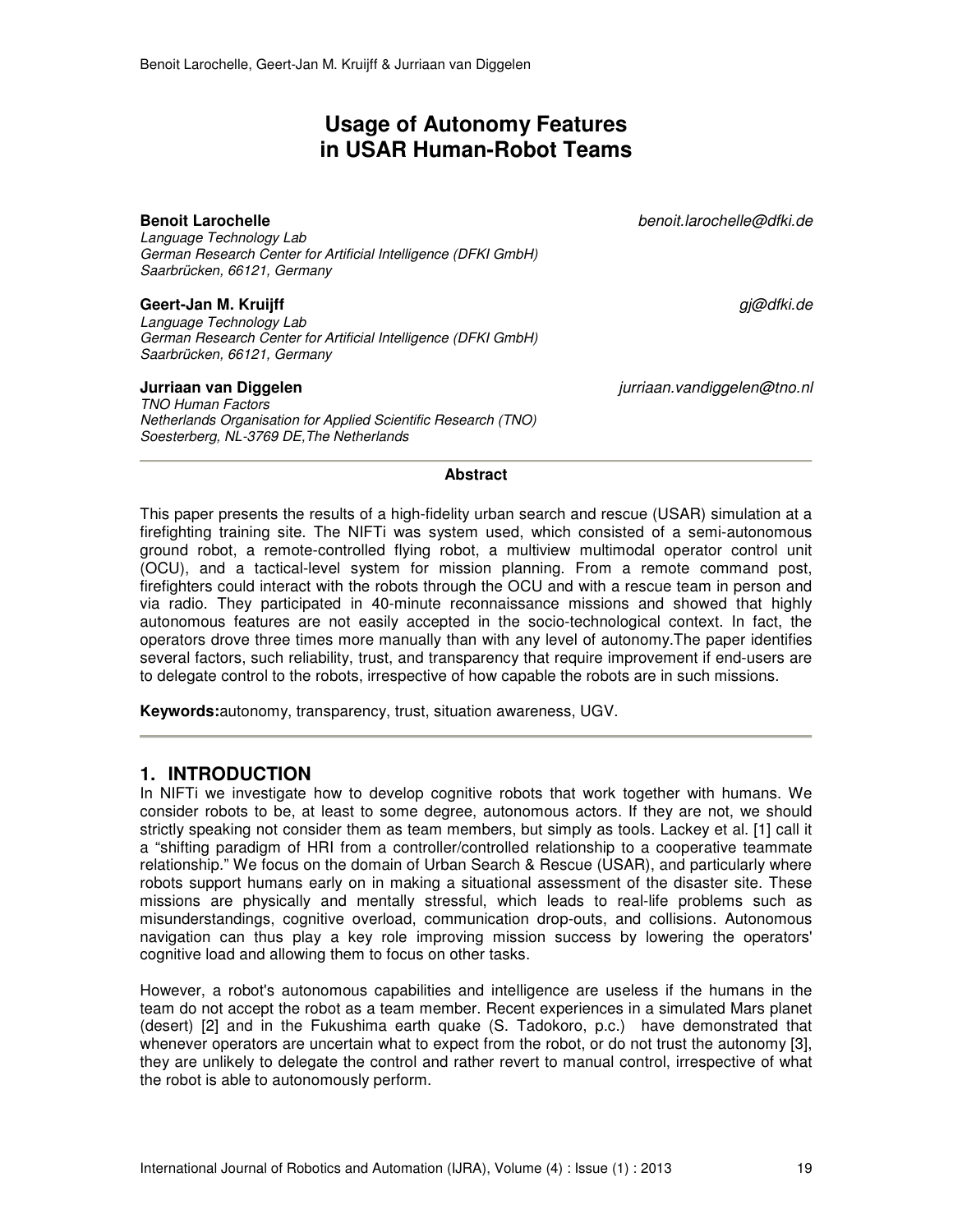We have jointly developed, with firefighters from the Italian fire brigade (VVF) and the Dortmund fire brigade in Germany (FDDO), a multimodal OCU for a human-robot team with various levels of autonomy[4]. The complete operator control environment allows the operator, via the OCU, to interact with a semi-autonomous unmanned ground rover (UGV), to see the feedback from a teleoperated unmanned aerial vehicle (UAV), and also to use a tactical-level system for mission planning (TRex).

In order to test our robotic system, we recreated a high-fidelity USAR scenario for a human-robot team. While traveling through a tunnel, a truck lost its load of barrels, pallets, and other assorted building materials. This caused a multicar accident where some victims are still trapped in or around cars. Most of the rescue team was in a command post at a remote location where they could safely operate the robot. We investigated how they used the robots, especially concerning autonomous features.Figure 1 shows this end-user evaluation at the *Scuola di FormazioneOperativa* (SFO) in Montelibretti, Italy, a training ground of the VVF.



**FIGURE 1:** End-user evaluation: tunnel accident scenario with UGV and UAV.

*Overview:* Below we gather various studies on the use of autonomy and then describe our enduser evaluation. Next, we present various results about operators' activities, focusing mostly on the use of autonomy features. Finally, we discuss causes and possible improvements for the acceptance of these features.

# **2. BACKGROUND**

As early as 2004, Burke *et al.*[5] postulated that operators need adequate awareness of the robot's state and surroundings if they are to release control and use the robot's autonomy. Their suggestions have been since demonstrated in several different contexts.

In fact, improving situation awareness has always considered as a highly important issue in USAR robotics. For example, Yanco& Drury [6] performed a study of operator performance at the AAAI Robot Rescue Competition in 2002, 2003, and 2004. The authors highlighted the importance of large video feeds and the integration of all necessary information and controls in a single window. Otherwise, operators have more difficulty integrating the robot's perspective into their mental map of the area [1], [5], [6].During the three years of competition, several robots had autonomous functionalities, but most of these features were not used as the teams preferred to manually control the robots.

The recent incidents at the Fukushima Daiichi nuclear disaster site also exemplified the lack of acceptance of autonomy, as discussed by S. Tadokoro at the 2011 AAAI Fall Symposia. With low situation awareness and difficult terrain and obstacles, the operators brought a second robot only to see the main one from an exocentric perspective. The operators also preferred to manually control the robots in such difficult situations. [7]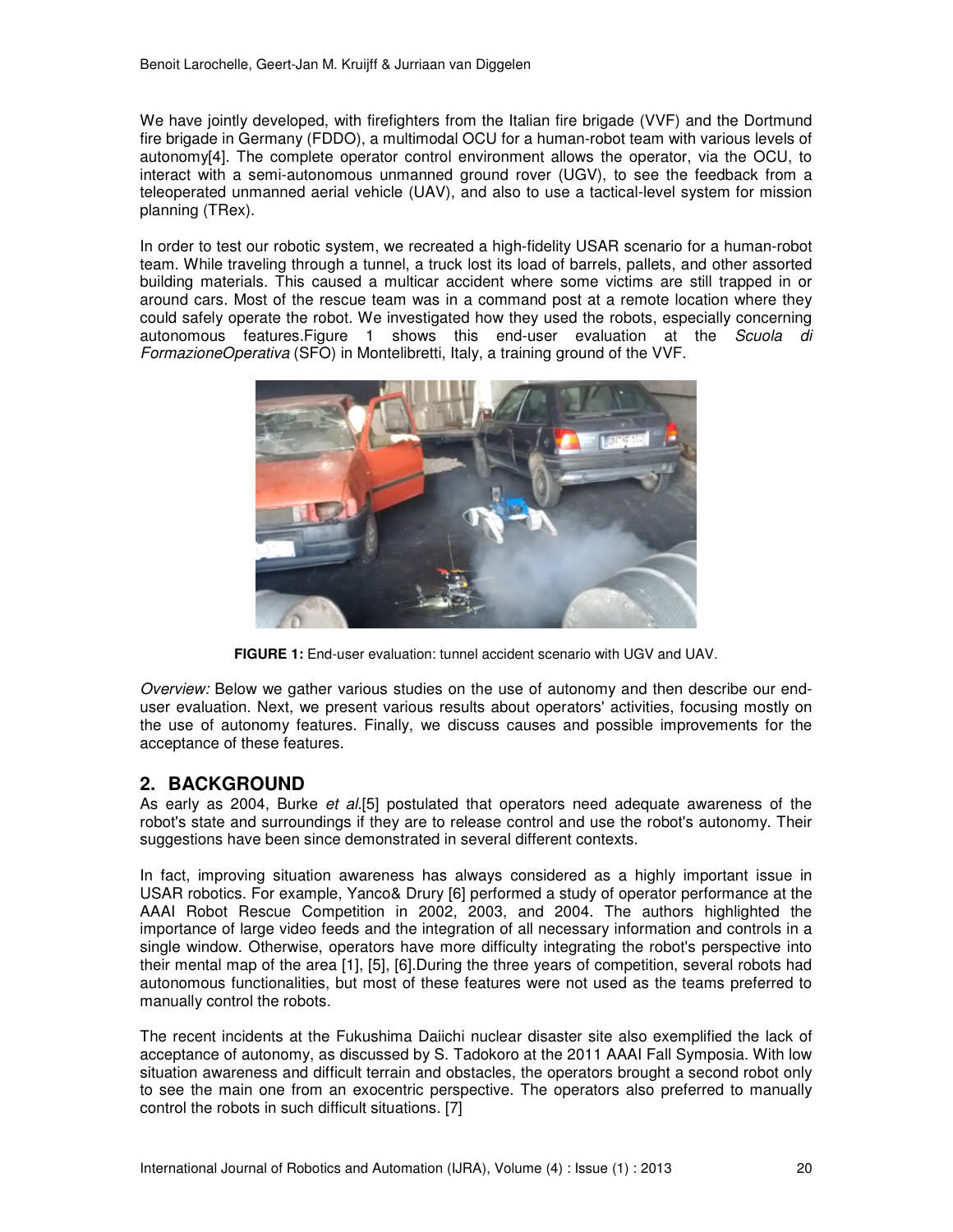Finally, autonomy acceptance problems exist also in the context of asynchronous interaction. Stubbs *et al.*[2] presents an outdoor robot with various levels of autonomy to explore a simulated Mars planet (desert). The authors explain that as the robot's autonomy increases, the traditional problems of perception and situation awareness leave place to problems of transparency and trust. Their conclusion is that robots must adapt their behaviors to create more realistic conversations with users. Comparing, and ideally completing, each other's knowledge should help in achieving more common ground and transparency, which are necessary if the operators are to  $accept - and use - the robot's automomy.$ 

However, sharing knowledge to establish common ground and shared situation awareness is a daunting task. Many parameters come into play, such as the users' skill levels, their familiarity with the task and the environment, the task itself, the type and modality of the information, and the timing and frequency of the exchanges between the operator and the robot [1], [8].For example, Parasuraman*et al.*[8] discuss adaptivity in providing information to operators, as well as how to avoid pitfalls of shared initiative systems. Lackey *et al.*[1] discuss how different sources of information must be understood as a whole to create high-level situation awareness in the context of mixed-initiative soldier-robot teams. The authors also prone "sharing information back-andforth in a fluid natural manner using combinations of communication methods." Torrey *et al.*[9] shows that when executing a robot-guided task, the robot under- or over-specifying objects to which it refers can lead not only to performance problems but also to a degradation of the social cohesion. The paper also demonstrates that this phenomenon is amplified under time pressure.

# **3. END-USER EVALUATION**

In the NIFTi project, the requirements, design, and testing phases have all been performed jointly with firefighters (end-users) from the Italian fire brigade (VVF) and the Dortmund fire brigade in Germany (FDDO). This collaboration allowed us to create highly realistic scenarios and systems, and to test them directly with end-users.

## **Location and Setup**

In December 2011, we recreated a tunnel car accident at the SFO training site, shown in Figure 1. The area spanned 25 meters into the tunnel by a width of 10 meters, filled with debris, pallets, barrels, crashed vehicles, and smoke. Figure 5 shows a map of the area, where each grid cell represents 1  $m^2$ . Participants had to assess the situation with one UGV and one UAV in 30 or 40 minutes, depending on whether the autonomy features were activated. The users received 30 minutes of training with the OCU, plus 15 minutes for the autonomy features. They also performed a few navigation tests before starting the scenario [10]. Ten participants, one each morning and one each afternoon for a week, participated in the experiment out of which we analyzed six complete data sets. The other four time slots were incomplete due to technical or logistical problems.

The scenario consisted of a team of responders: in the field, aUAV pilot; in a remote command post, shown in Figure 2,a mission commander and a UGV operator (experimental subject).The front row consisted of the computers that the firefighters could access. One computer with TRex[11]was available for each one of them, an OCU connected to the UAV was placed between the two, and an OCU connected to the UGV was directly in front of the operator. This set-up allowed both the operator and the mission commander to have access the high-level features of TRex, while being able to zoom in to the local situation awareness provided by any of the robots through the OCUs.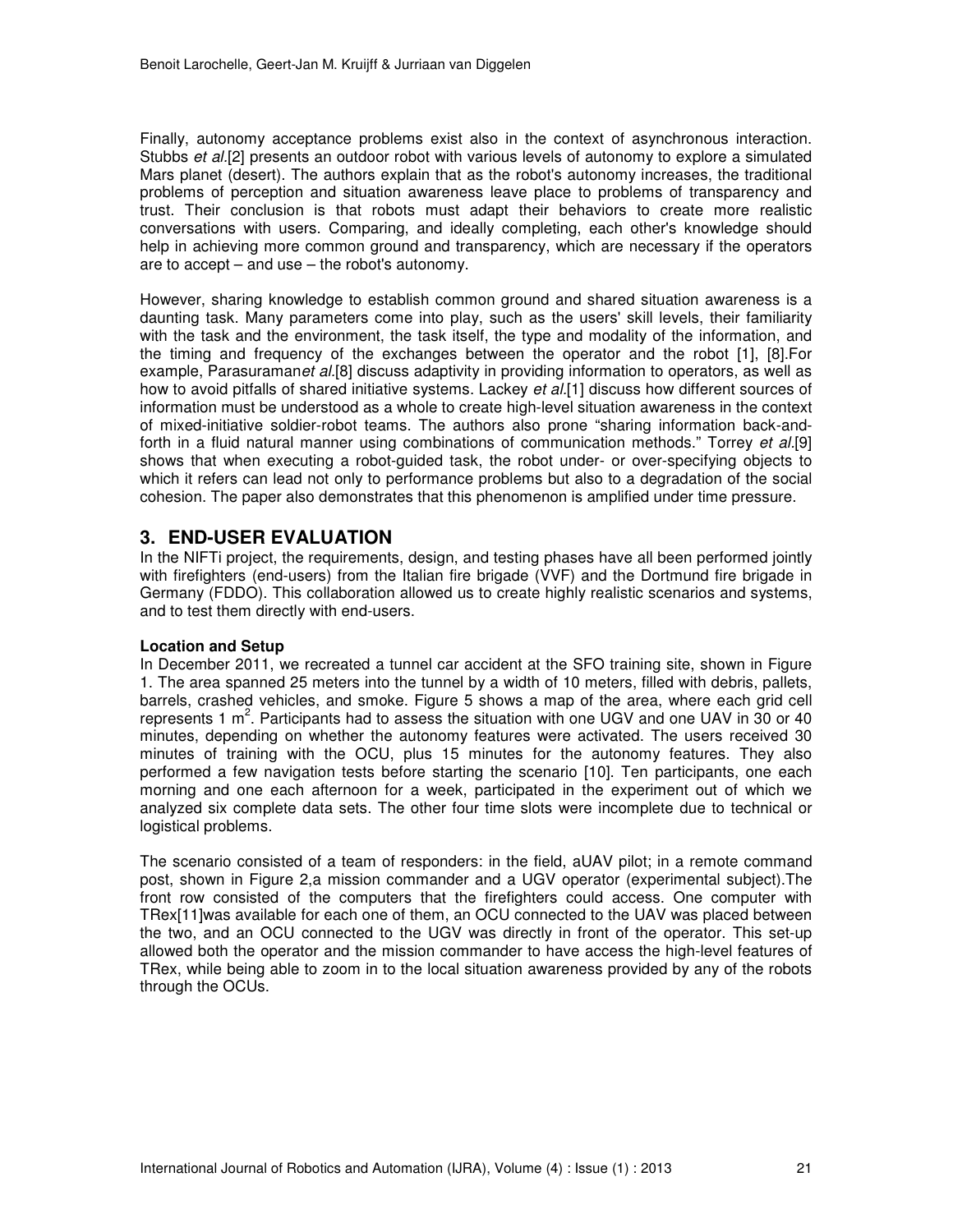

**FIGURE 2:** SFO December 2011: Command Post.

The other computers were used for support and debugging. One acted as a DNS/NTP server, one ran the mapping algorithms,one ran the dialogue and planning components, and finally one collected data about human factors such as heart rateand emotion through a facial recognition software. Instead of an automaticspeech recognizer,we opted for a Wizard of Oz approach, which eliminated problems due to noise and poor language skills in English. Two observers and two cameras were used.The first was a webcam clipped on the main OCU and thesecond was a standard video camera on a tripod, capturing abroad view of the scene.The set-up allowed also all support staffto oversee the experiment and freely work without disturbingthe participants.

## **The NIFTi System**

The NIFTi system is composed of several components. First, the UGV consists of a man-portable robot with passively adaptable left and right tracks, each with motorized flippers at the front and back[12]. It has an omnidirectional camera and a rotating laser. A man-portable micro-copter was also developed to provide video feeds from two cameras.Because end-users are not accustomed to using robots and since they will be using the system under difficult conditions (i.e. varying cognitive load, high stress, loud environment, time pressure, etc.), interaction paradigms with these robots must be natural and intuitive. The UAV was actually maneuvered only from a trained pilot who received instructions from the mission commander. The video feed was broadcast in the command post.

The OCU [4]is multimodal because its two main modes of input are voice and touch with the laptop's built-in microphone and 15.6'' dual-touch screen. In addition to displaying the robots' cameras' video feeds, a virtual scene is available, showing a map built up as the robot explores the environment.Laser points representing the obstacles in front of the robot and a 3D robot model are also shown. It is possible to overlay the virtual scene on top of a camera feed, which helps operators navigate in low or varying visibility (e.g. darkness, smoke).The OCU can display one, two, or four of these views simultaneously, as shown in Figure 3.The robot can automatically detect cars and victims and tells the operator via speech and text, in addition to placing iconsin the virtual scene.The robot can be manually navigated with the touch screen, but it also understands vocal commands, such as "Move forward", "Turn right" and "Go to the car".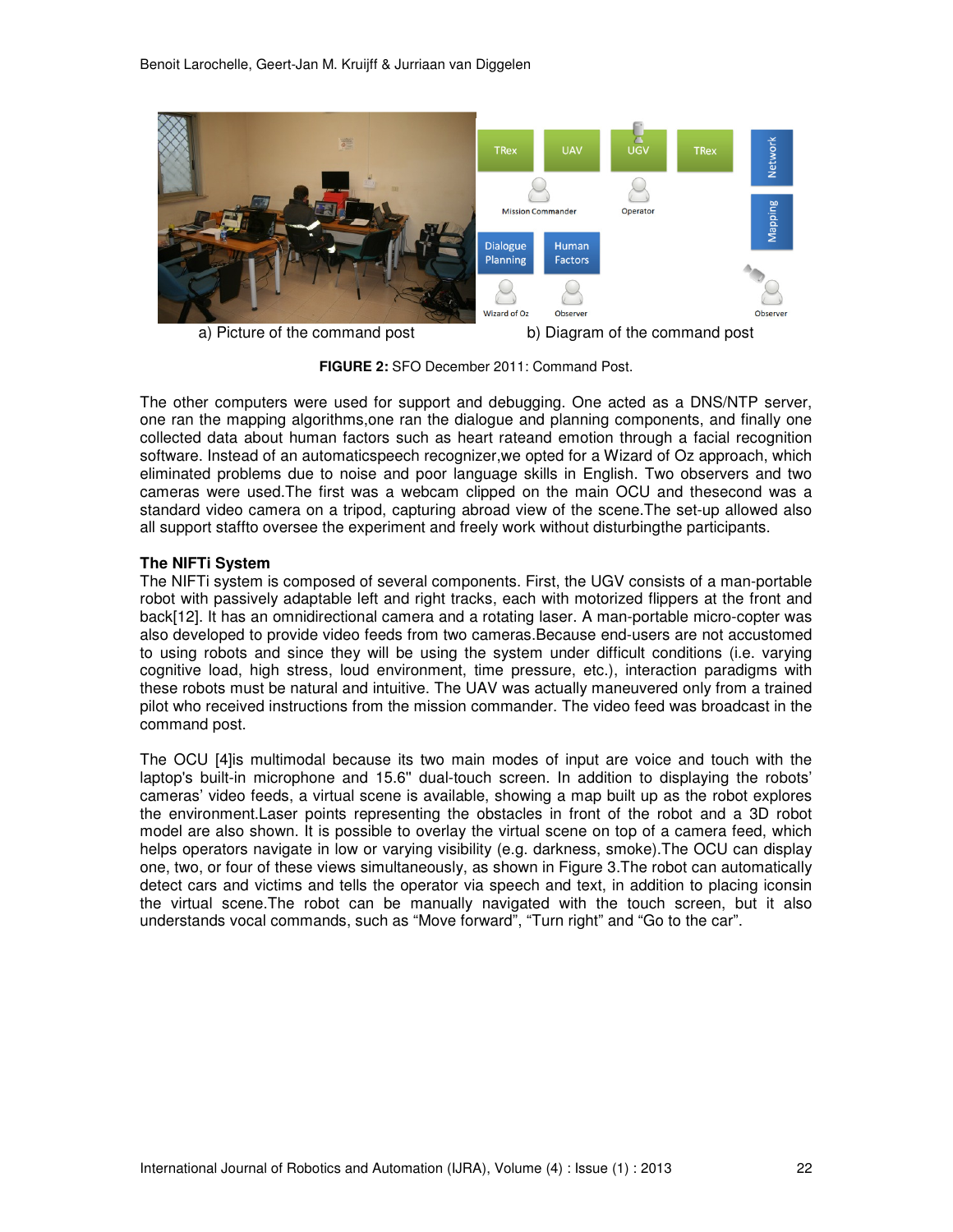

**FIGURE 3:** The NIFTI OCU in the tunnel accident scenario.

In addition to the OCU, we wanted to provide the rescue team with a higher-level system, hence the TRex computers. In USAR scenario, we consider that robots are operated at three levels, as detailed in [13]:

- Executional: low-level, short elementary actions (e.g. accelerating, observing objects)
- Operational: mid-level, executing a plan of actions (e.g. following a route defined during the mission)
- Tactical: high-level, planning the resources and steps (e.g. which robots will investigate which areas)

The OCU supports the executional and operational levels while the TRex system [11]supports the tactical level. The positions of the UGV and the UAV can be visualized in the TRex map, as well as localized icons representing pictures taken by the operator through the OCU and reports added by the operator and the mission commander.

# **4. RESULTS**

We collected data for six successful missions, three with autonomy features, and three without. We are aware than this data set is quite small, but we chose to create a high-fidelity simulation with real firefighters instead of a typical lab experiment with students, even if it meant reducing the number of participants. The availability of the site and of end users made it impossible to extend the experiment to more than one week. Thus, this paper does not claim to have statistical significance like many indoors robotics experiments, but presents more data and analysis than a field report.

We synchronized the two video streams fromthe observers with recordings from all computers at the command post to prepare the results presented in this section. We expected to see clear changes in biophysical data during the missions, patterns in human-human and human-robot communication, similar driving and exploration styles among the firefighters, as well as enthusiastic use of autonomy. The results were quite different than what we expected and the salient points are presented below.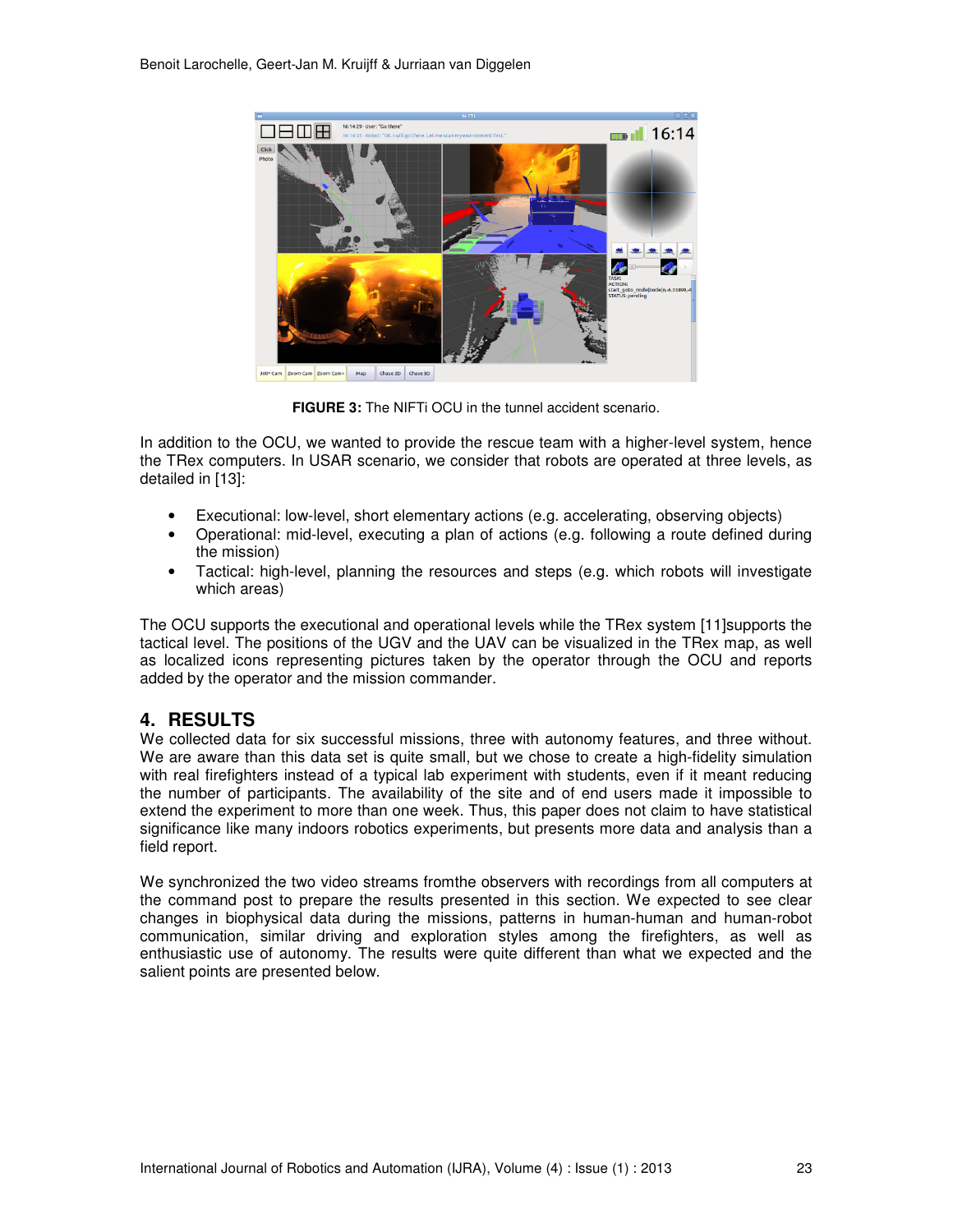# **Operators' Activities**

 $\overline{a}$ 

Figure 4 presents the time distribution of the six users during the scenario<sup>1</sup>The diagrams show that the operators spent on average 57 % of their time navigating, but with high variability. These results are very similar to last year's end-user evaluation [15] with an average of 54 % (varied from 47 % to 62 %). Burke et al [5] showed a slightly lower figure, 44%, but also with great variability. They mentioned, however, that "operators spent significantly more time gathering information about the state of the robot and the state of the environment than they did navigating" and that they "had difficulty integrating the robot's view into their understanding of the search and rescue site. They compensated for this lack of situation awareness by communicating with team members at the site". We have also experienced these problems in another field trial in July 2011 [14], but not in this end-user evaluation.



**FIGURE 4:** Operator activities for the six participants during the scenario.

We can also notice that the operators spent on average 35 % of their time speaking with the mission commander, again with high variability ranging from 21 % to 51 %. While talking, the operators were also navigating the robot on average 50 % of that time, with a range from 19 % to 70 %. This indicates that the operators' cognitive load was not too high to perform these two simultaneous tasks, contrary to our expectations.Finally, we notice that the operators spent on average 20 % of their time on other activities, mostly moving the camera and studying the environment through the image.

In addition to overall time distribution, we analyzed *when*did the operators do*what*. Once again, we could not identify any recurring pattern, but rather observed varied styles again. However, an interesting observation is that the users switch to a lower autonomy mode mostly after a failure of the autonomous feature. Desai *et al.*[3] also observed that users switched to lower autonomy modes quickly after the robot made mistakes, and took much longer to trust the autonomy again.Finally, the participants' heart rates were monitored but they showed nearly no variation

<sup>&</sup>lt;sup>1</sup>Because we were not able to get a firefighter available for the whole week to play the role of the mission commander, we had one for the first three participants and another one for the last three participants. Their styles of interaction partly explain the large difference in the use of TRex.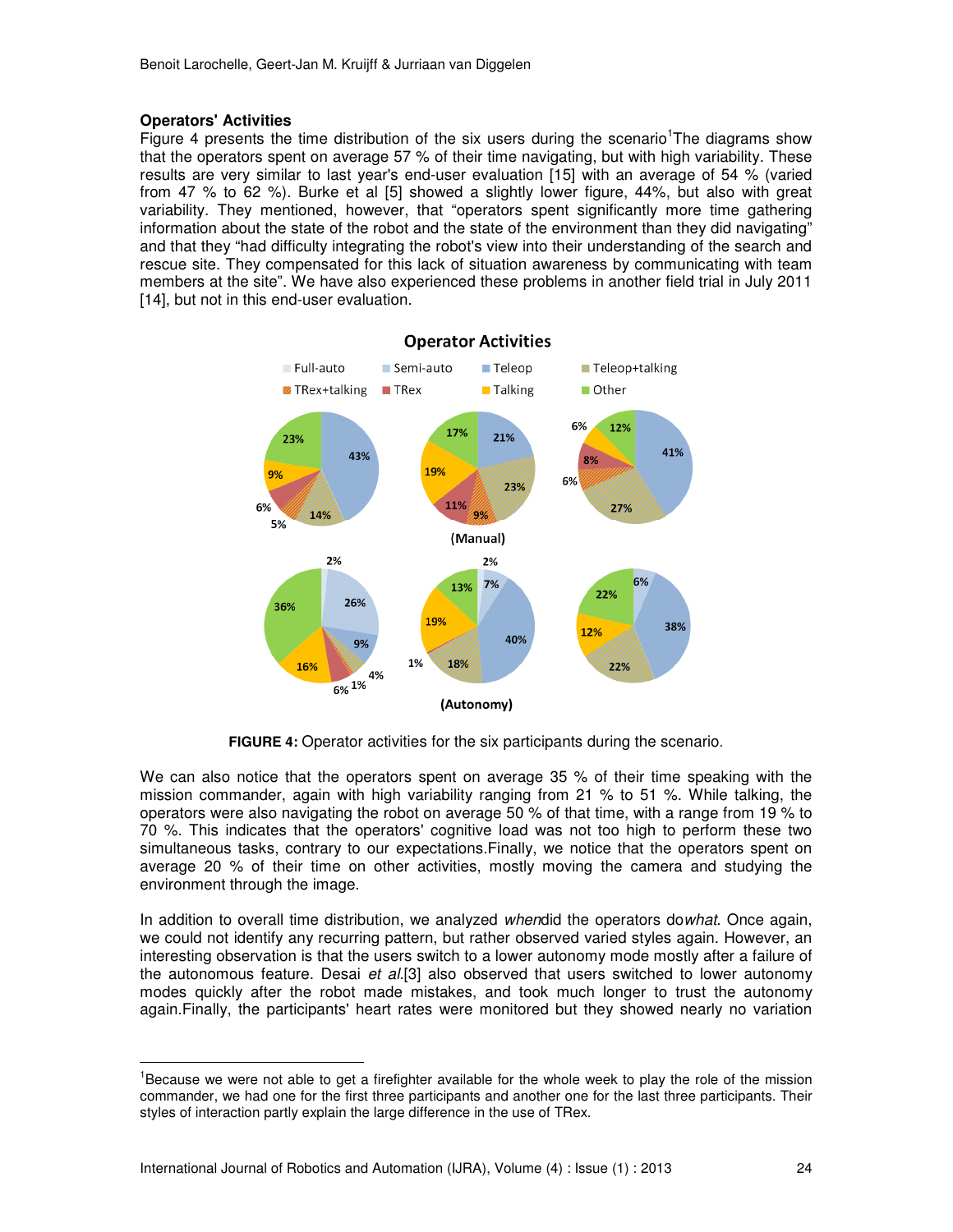during the scenario. They were also asked to indicate their cognitive load on a scale of 1 to 5 every two minutes, and no significant variation was observed.

## **Operators' Paths and Performance**

Our expectations were that the operators would generally navigate around areas of interest, based on their firefighting training. However, and analysis of their paths revealed to be highly varied and we could not extract patterns in driving styles or prominent locations for stopping and observing the scenario. Figure 5a) shows the path of one of the participants, augmented with spheres that indicate how much time she spent at each location. The smallest spheres indicate 1 second while the largest indicate 15 seconds or more. Additionally, arrows with numbers indicate where the robot was at every two-minute interval.

Figure 5b) shows the same path but color-coded to indicate the level of autonomy used. The green sections show where the robot was teleoperated. The orange sections shows that the user was using semi-autonomy (short commands such as "Go forward" and "Turn left").All users started with operating the robot under autonomous mode. However, they all took back control as soon as the path became more difficult to navigate and several objects to inspect became visible. Some of the operators used autonomy features again later in the missions, but only for small movements not visible on the map. When the robot asked the users if it should autonomously go to a newly detected car, they ignored the question and continued teleoperating.

Contrary to the high variability in the paths of the six participants, their performance in finding scenario elements were quite similar. Cars were always reported, victims were found 79 % of the time, and danger signs 44 %. The results also indicate that no element was particularly hard to find and that no difference exists between the participants with and those without autonomy features.

### **Collisions and Situation Awareness**

Teleoperation is usually considered 'bad' because it leads to frequent collisions. Our results are comparable to other studies. Table 1 shows collision data from the NIST competitions [6] and from the first NIFTi end-user evaluation [15]. Unfortunately, it is not possible to directly compare the numbers because too many variables are present. For example, scenario sizes and densities, time pressure, robot platforms, and OCUs influenced the number of collisions. In addition, we provided little user training on the NIFTi platforms but the pilots in the NIST competitions were well trained developers of the systems.

| Event             | <b>NIST</b><br>2002 | <b>NIST</b><br>2003 | <b>NIST</b><br>2004 | <b>NIFTi</b><br><b>Jan. 2011</b> | <b>NIFTI</b><br><b>Jan. 2011</b> | <b>NIFTI</b><br>Dec. 2011 |
|-------------------|---------------------|---------------------|---------------------|----------------------------------|----------------------------------|---------------------------|
| <b>Robot</b>      | Various             | Various             | Various             | Generaal                         | $P3-AT$                          | NIFTi                     |
| <b>Duration</b>   | Max 20 min.         | Max 20 min.         | Max 20 min.         | $15$ min.                        | Max 15 min.                      | 30.40 min.                |
| <b>Collisions</b> | 6.2                 | 2.2                 | 1.3                 | 3.2                              | 1.3                              | 9.2                       |

**TABLE 1:** Collisions in the scenario.

#### **Usage of the OCU Views**

The OCU was always launched with four default views (shown in Figure 3), and all operators except one used them without any modification. In fact,some of the operators did not even use all of the views.More specifically, the 'Map' view, which shows an overallpicture of the scenario,was not used by all operators. Moreover, the mission commanders used the map view while the operators were looking at a different part of the screen. This is an interesting behavior, since both users were given a computer with TRex, which has more high-level functionalities than the OCU, but they often converged to using a single laptop. Similarly, it was observed in the NIST competitions [6] that the screens other than the main one often get ignored. In our case, it was also easier for the participants to integrate the robot's perspective with the map view than with the TRex system.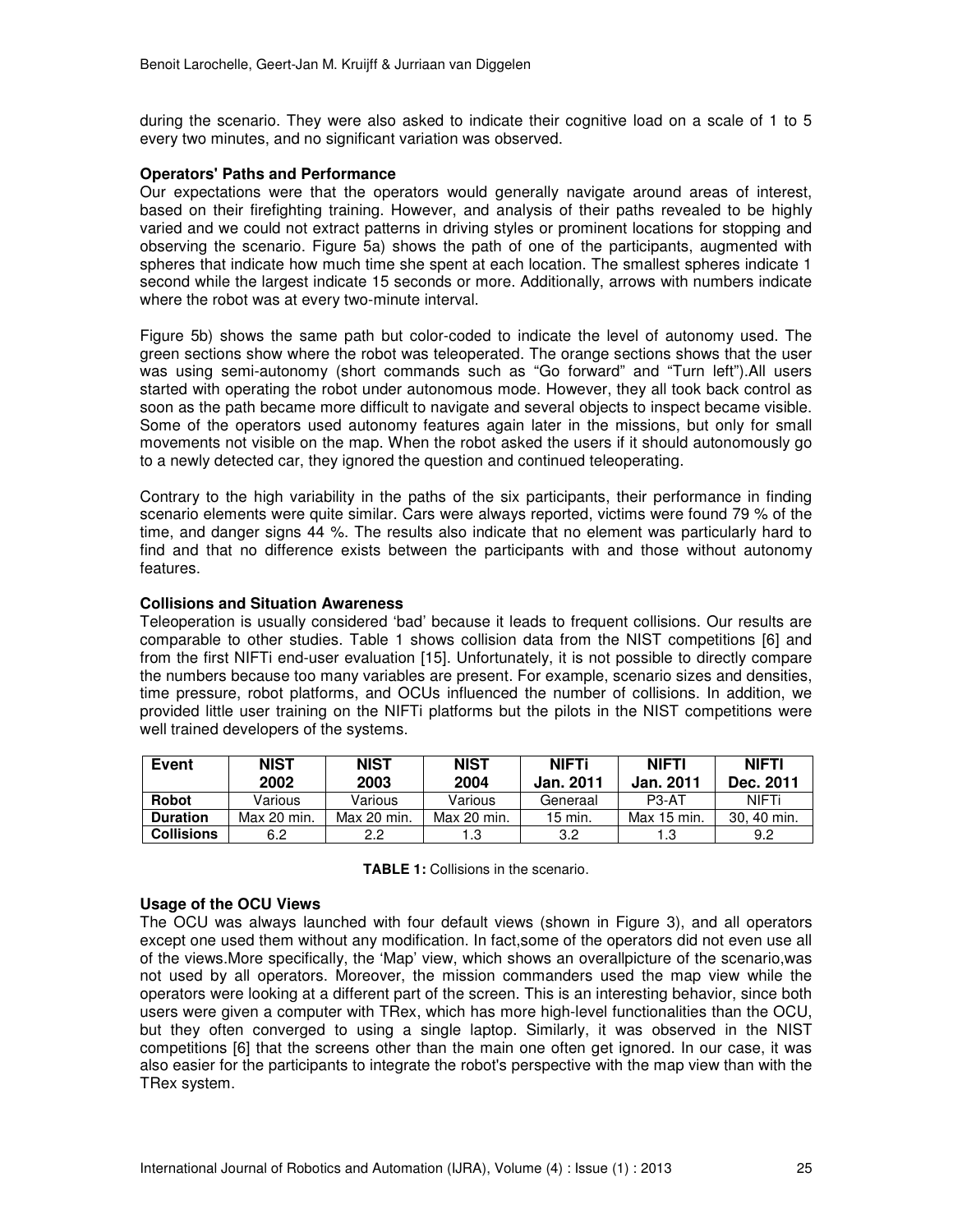

**FIGURE 5:**Path Followed by One of the Participants.

# **5. DISCUSSIONS**

Considering the expectations that we had about the use of autonomy, we can certainly say that the results are disappointing. Figure 4 and Figure 5b) clearly show how little autonomy features were used. More precisely, the operators drove three times more manually than in all autonomous modes combined. Despite these results, we continue to believe, based on studies such as [3], [6], that more autonomy would benefit the users; either in the number of collisions or in victim discovery performance. We thus present here problematic areas of the NIFTi system and evaluation methodology that impacted the use of autonomy.

# **Technical Reliability & Flexibility**

The NIFTi platform was produced in 2011 and being inexperienced, we set the safety margins too high. In consequence, the robot often stayed still rather than risking navigating near objects or into unknown space. Since the goal of the mission was to explore space, the users quickly got frustrated and switched to a lower autonomy mode. Short commands (e.g. "Move forward") worked well, but did not offer the same flexibility as manual control. The operators sometimes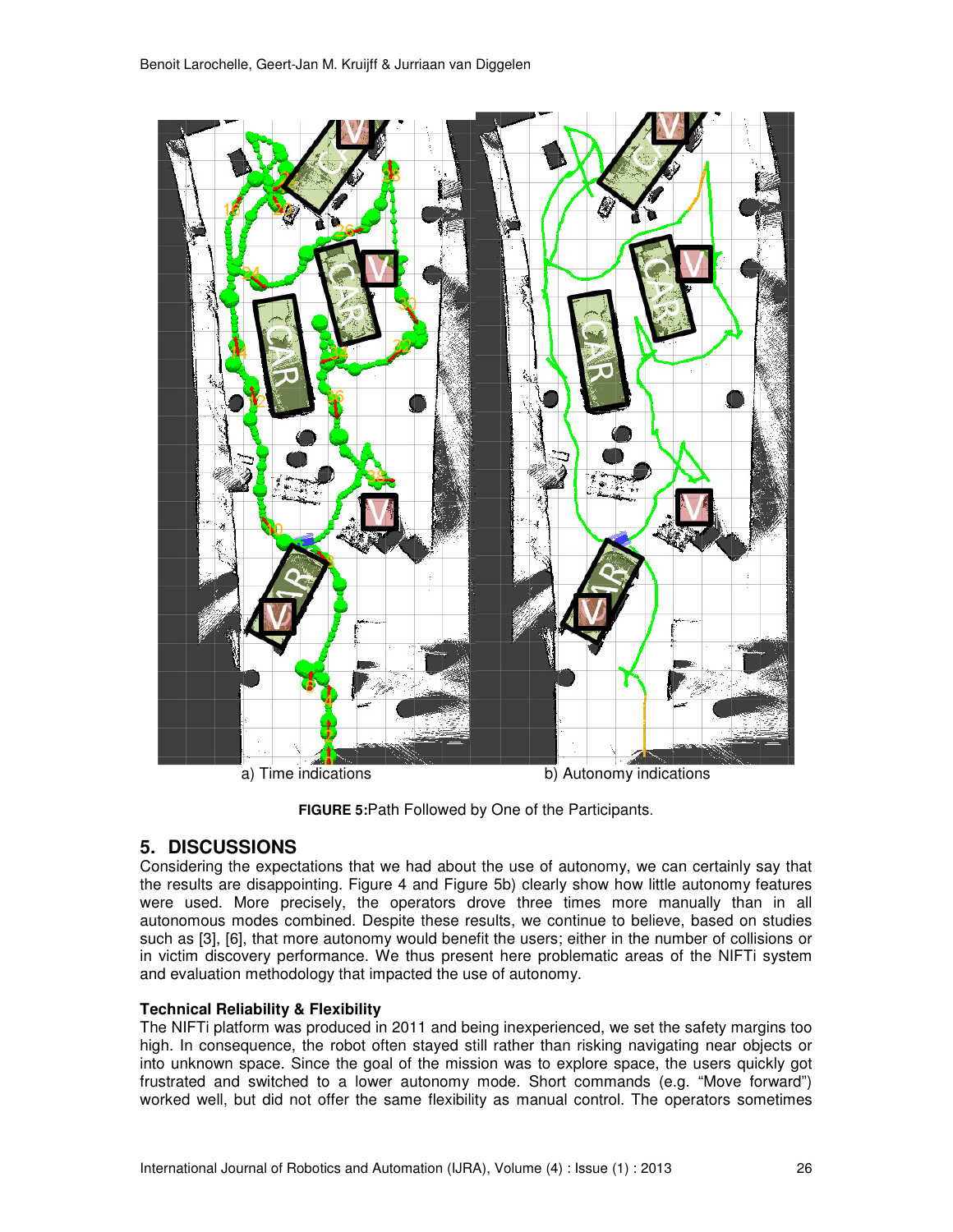wanted to go at a specific place, so they did it themselves. To solve that problem, we are developing an approach to analyze a robot's surroundings to provide a functional-geometric interpretation of movement commands such as "Move forward". A correct interpretation will allow the robot to move an appropriate distance based on the environment rather than moving a fixed amount. We will run experiments to determine if such a behavior leads users to rely more on autonomy[16].Finally, the robot's autonomous modes were very slow. By comparing Figure 5a) and b), we see that the first stretch took more than four minutes, at which point the user started manually driving. Autonomy was never used late in the scenario when the time pressure was higher.

## **Cognitive Load**

One of the goals of autonomous features being the reduction in cognitive load, the features are most useful under high load. However, our users indicated that their cognitive loads were always moderate – this corroborates with them talking while teleoperating. Questionnaires also showed that they did not consider teleoperation or the mission in general to be very difficult. They had thus little incentive to use any autonomy. In addition, Oviatt*et al.*[17] found out that users interact in a multimodal fashion mostly when the task at hand is difficult and the information to convey is complex. In our case, the operators controlled the robot  $-$  in a unimodal way  $-$  because it was easy and not hindering their other tasks. Gómez [18] also ran an experiment that points to the same conclusion. In his case, operators controlled either one, two, or three robots. Operators teleoperated the single robot 93 % of the total navigation time, compared to 48 % with two robots and 27 % with three.

## **Engaging Dialogue**

Contrary to our expectations, the users never got engaged in a true dialogue with the robot. Since the robot was silent most of the time, except when detecting cars or responding to spoken navigation commands, the users did not feel that the robot was talking to them, but rather was giving debugging information. One problem is that the spoken information contained spatial information, which was not presented to the user. For example, when detecting cars, the robot alerted the operators, but did not show where they were located on the map. When prompted to "go to the car", the operators simply ignored the question.Comparatively, Torrey *et al.*[9] showed that when executing a robot-guided task, the robot under- or over-specifying objects to which it refers can lead not only to performance problems but also to a degradation of the social cohesion. The paper also demonstrates that this phenomenon is amplified under time pressure.

## **Transparency**

From past experiences, we believed that reducing the needto teleoperate the robot would free up some time for the userto observe the environment or perform other tasks. However,autonomous robot behavior must be transparentto the operators;otherwise, they will not understand itand will be unlikely to relinquish control to the robot. Withouttransparency, not enough trust is built up and the robot remainslargely teleoperated by the operators. In fact, the negative impacts of low transparency on human-robot interaction have been suggestedbefore in [5] and were observed in [2]. More recently, S.Tadokoro discussed the same problems at the 2011 AAAIFall Symposia about experiences at the Fukushima accidentsite. Our end-user evaluation confirmed theseobservations.For example, we ensured that the NIFTi robot would always give feedback when it succeeded or failed a task, but it never explained why it failed. Given that the users did not know about the robot's safety margins, they were left confused about the robot's autonomous behavior and wondering what happened. In successful cases, the planned path was not displayed (due to technical reasons), which also made users nervous about letting the robot autonomously navigate. In many cases, the operators were wondering if they should stop, wait or try something again.

## **Trust and Expectations**

Our users received training for manual control, in which they usually did not crash, as well as for autonomous control, in which the robot crashed a few times. These events could have led them to trust in their abilities more than in the robot's autonomy. Desai *et al.*[3] showed that in such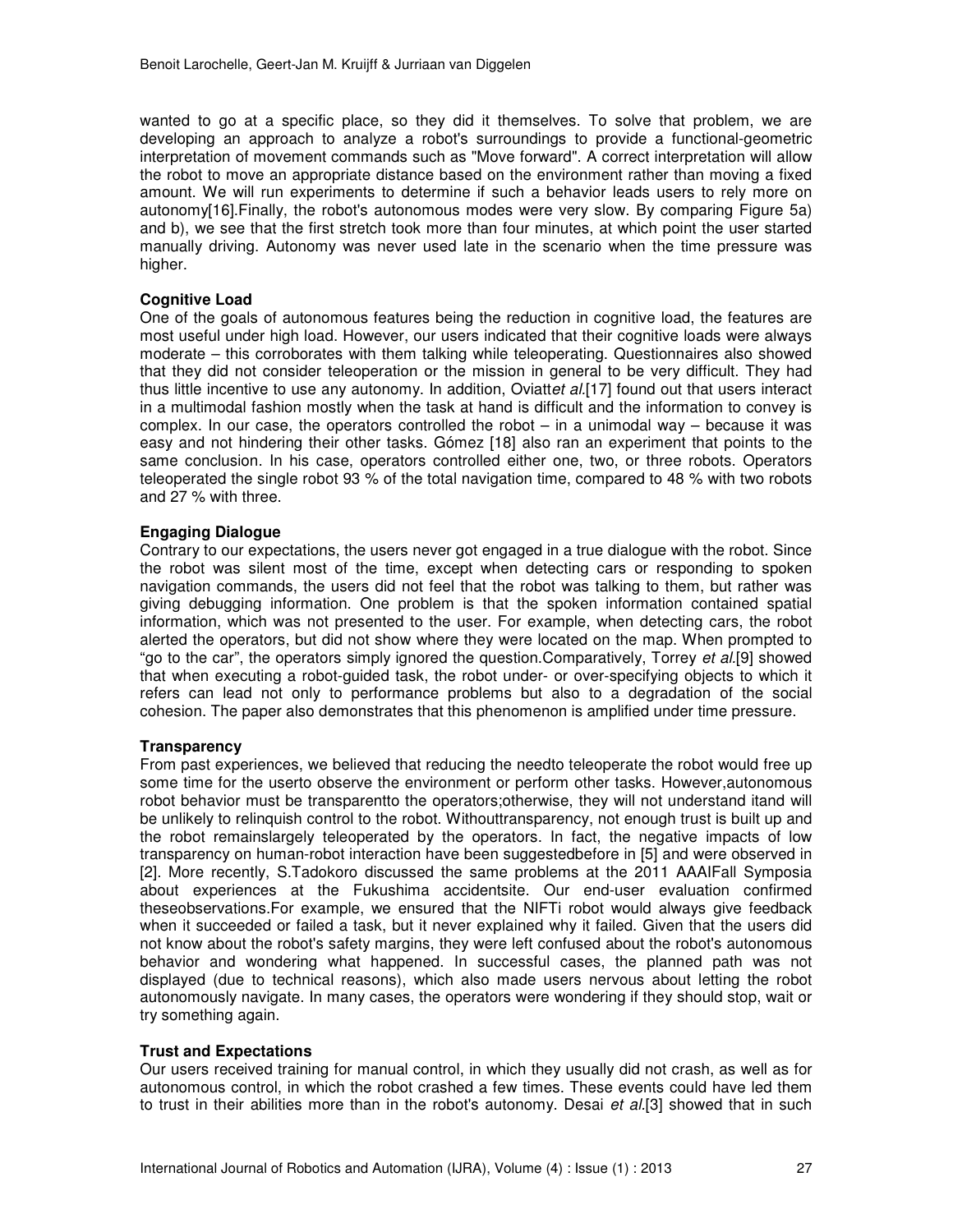cases, users tend to use manual control. The users, unfamiliar with robots, also expected more reliability and functionality. In particular, they expected the flippers to automatically adjust, regardless of the autonomy mode. Komatsu and Yamada [19] showed that when agents' functionalities are lower than the users' expectations, users tend to stop interacting with these agents. Analogously, our operators stopped using autonomy features after having tried them and being disappointed.

# **6. FUTURE WORKS**

While the NIFTi project continues to work on autonomy features, it also aims at improving the human-robot interaction during teleoperation. Questionnaires about the OCU showed that the operators did not complain about anythingparticularly bad in the OCU. They preferred manual drivingin certain cases, automated in others. Unfortunately, they did not identify what classes of scenarios or environments prompt manual override. In any case, we expect that more operating experience would be required to make such judgments.

The main request from the operators wasto improve the display of distances. Since all users made5 to 20 collisions in the scenario, we consider that an improvement is required.After the evaluation, we decided to superimpose concentric circles at 1, 2, and 5 meters around the robot's 3D model. With these aids, it is much easier to estimate distances to the surrounding obstacles. We have also added a telescopic arm and are working on a new virtual camera, both of which allow raising the point of view of the cameras and hence projecting better depth perception. The traveled path is also now shown by default.

The next problem is that even with these improved views,it is not guaranteed that the operators will use them more. Automatic adjustmentof the views was not implemented because wefirst wanted to collect data on how the operators used them. Given low usage results, we need to find innovative ways to adjust the views for the users. Onesuggestion is an automatic zoom, which zooms in on the robotat low speeds or when navigating close to obstacles. Thesensitivity of the control widget could also be adjusted withthese parameters. Such features are already available in carsand embedded navigation systems. In a subsequent end-user evaluation in November 2012, we ran a cognitive model during the missions in order to evaluate the cognitive load of the operators. Once we analyze the results and determine that they correlate with reality, we will investigate how to adjust the views in a non-disruptive manner.

Alternatively, we are also working on the integration of in-field pictures taken from either the UGV, the UAV, or an in-field rescuer. All of the pictures will be centrally collected and stored at the command post, and made available in the OCU and in TRex. Because these pictures will be geolocated, we will show them as icons on the maps, and the operators will be able to see the environment from different points of view, helping with navigation and situation awareness in general.

# **7. CONCLUSIONS**

We organized an end-user evaluation and recorded data from six tunnel car accident missions. Firefighters used the NIFTi robots and OCU as part of a human-robot team. We have observed highly varied usage patterns, with respect to exploration strategies, driving styles, and use of autonomy. Users spent 57 % of their time navigating, although mostly manually. Autonomy features were not extensively used, and switch to lower autonomy modes happened mostly after autonomy failures.We identified several factors that could have led to low usage of autonomy and discussed several improvements that we are developing. In particular, transparency is needed for trust, and trust is needed for autonomy. Thus, the robot should be more communicative and transparent about its status and actions, other robots, and the environment. Statements that carry spatial information should convey this spatial part in a multimodal fashion. We would also like to spend more time on user training, allowing them to adjust their expectations and develop trust in the system. Additionally, we need more focused experiments to separate the effects of technical limitations versus those social effects onto the usage of autonomy features.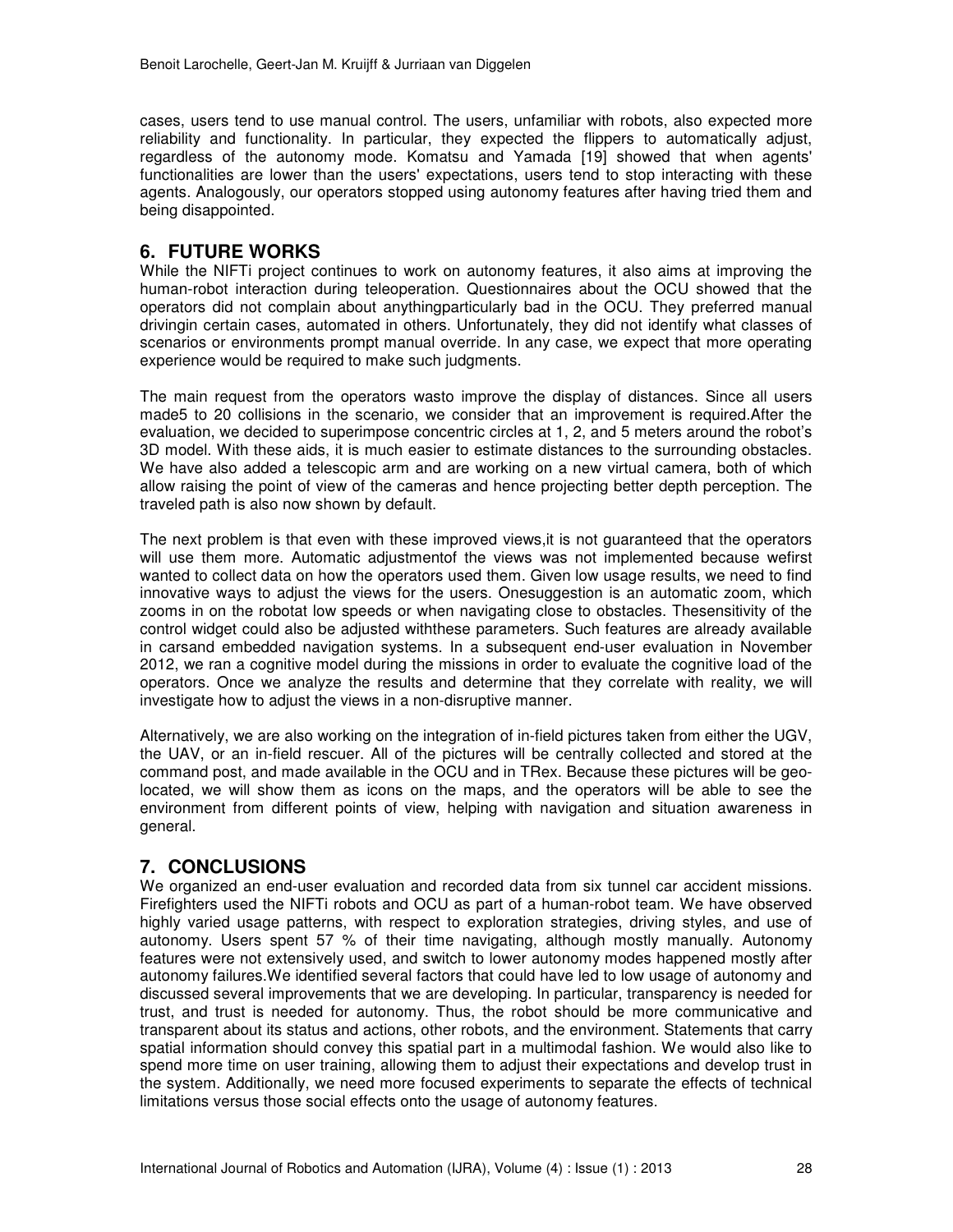# **8. ACKNOWLEDGEMENTS**

The authors would like to thank the end-user organizations, VVF and FDDO, for their support. They have been very accommodating in letting us use their infrastructures and have provided numerous hours of their time to help us collect valuable data and feedback.

The research described here has been financed by the European Integrated Project NIFTi under contract number FP7 ICT 247870, Cognitive Systems and Robotics.

# **9. REFERENCES**

- [1] S. Lackey, D. Barber, L. Reinerman, N. I. Badler, and I. Hudson,"Defining next-generation multi-modal communication in human robotinteraction," in *Proceedings of the Human Factors and Ergonomics Society Annual Meeting*, vol. 55. SAGE, September 2011, pp. 461–464.
- [2] K. Stubbs, P. Hinds, and D. Wettergreen, "Autonomy and commonground in human-robot interaction: A field study," *IEEE IntelligentSystems*, vol. 22, pp. 42–50, March 2007, special Issue on Interactingwith Autonomy.
- [3] M. Desai, M. Medvedev, M. Vázquez, S. McSheehy, S. Gadea-Omelchenko, C. Bruggeman, A. Steinfeld, and H. Yanco, "Effects ofchanging reliability on trust of robot systems," in *Proceedings of theseventh annual ACM/IEEE international conference on Human-RobotInteraction*. ACM, 2012, pp. 73–80.
- [4] B. Larochelle andG.J.M. Kruijff, "Multi-view operator control unit to improve situation awareness in USAR missions," in*Proceedings of the 21th IEEE International Symposium on Robot and Human Interactive Communication*. IEEE, 2012, pp. 1103–1108.
- [5] J. Burke, R. Murphy, M. Coovert, and D. Riddle, "Moonlight inMiami: An ethnographic study of human-robot interaction in USAR,"*Human Computer Interaction*, vol. 19, no. (1–2), pp. 85–116, 2004.
- [6] H. Yanco and J. Drury, "Rescuing interfaces: A multi-year studyof human-robot interaction at the AAAI robot rescue competition,"*Autonomous Robots*, vol. 22, no. 4, pp. 333–352, May 2007.
- [7] E. Guizzo, E. Ackerman, M. Waibel, M. Taylor, andS. Bouchard, "Fukushima robot operator writes tell-all blog,"http://spectrum.ieee.org/automaton/robotics/industrialrobots/fukushima-robot-operator-diaries, Aug. 2011, contains the Englishtranslation of the Japanese blog from the anonymous author S.H.
- [8] R. Parasuraman, K. Cosenzo, and E. de Visser, "Adaptive automationfor human supervision of multiple uninhabited vehicles: Effects onchange detection, situation awareness, and mental workload," *MilitaryPsychology*, vol. 21, pp. 270–297, 2009.
- [9] C. Torrey, A. Powers, M. Marge, S. R. Fussell, and S. Kiesler,"Effects of adaptive robot dialogue on information exchange and socialrelations," in *Proceedings of the 2006 ACM Conference on Human-Robot Interaction*. Press, 2006, pp. 126–133.
- [10] T. Mioch, N. Smets, and M. Neerincx, "Assessing human-robotperformances in complex situations by means of unit task tests," in*Proceedings of the 21th IEEE International Symposium on Robot andHuman Interactive Communication*. IEEE, 2012, pp. 621–626.